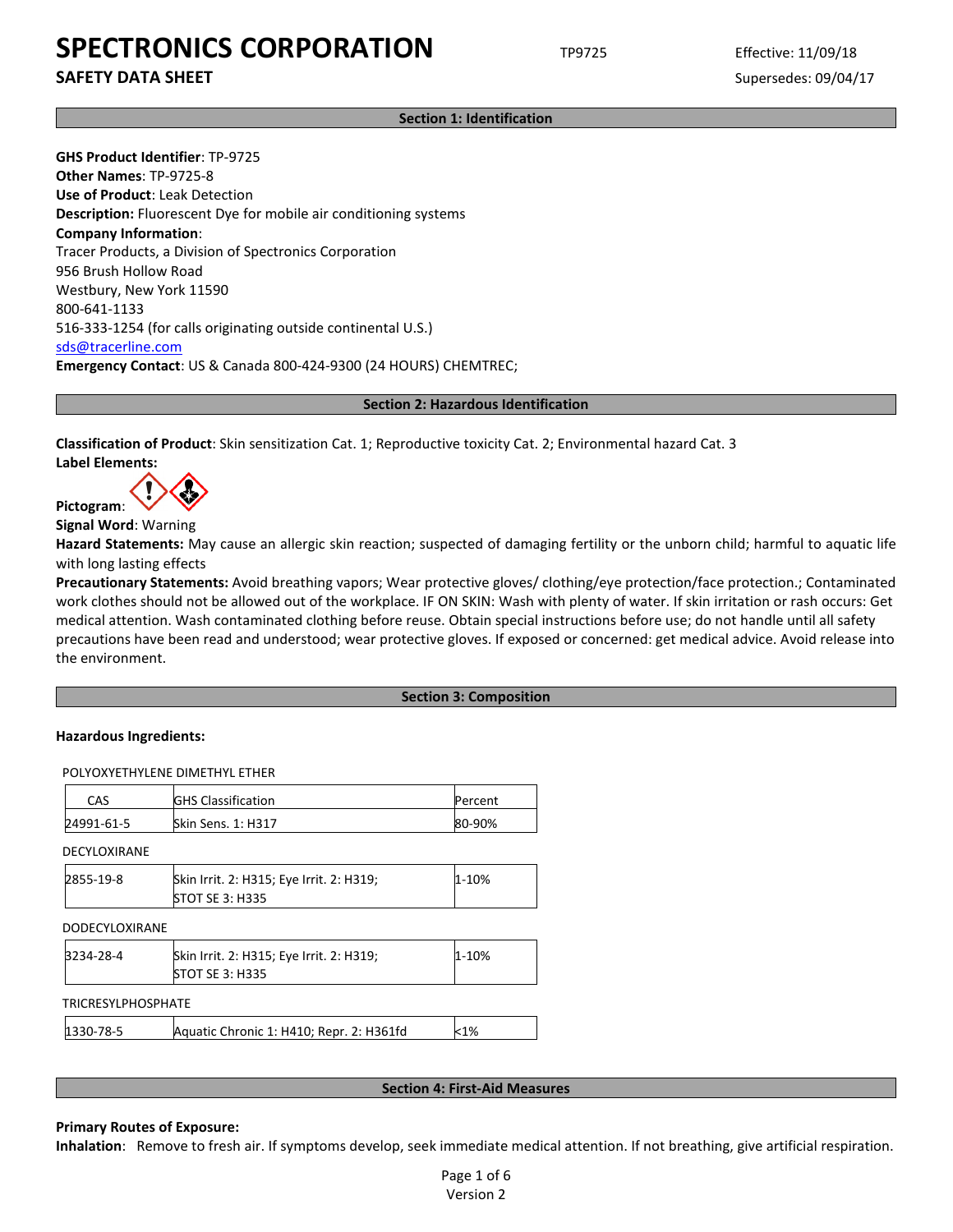# **SAFETY DATA SHEET** SUPERFOUR SUPERFOUR SUPERFOUR SUPERFOUR SUPERFOUR SUPERFOUR SUPERFOUR SUPERFOUR SUPERFOUR SUPERFOUR SUPERFOUR SUPERFOUR SUPERFOUR SUPERFOUR SUPERFOUR SUPERFOUR SUPERFOUR SUPERFOUR SUPERFOUR SUPERFOUR SU

**Eye Contact**: Flush eyes with water for 15 minutes. If irritation develops, consult a physician.

**Skin Contact**: Wash affected area with soap and water and rinse thoroughly. If irritation develops, consult a physician.

**Ingestion**: Give water. Call a physician immediately. Do not induce vomiting.

**Aggravation of Existing Conditions:** Exposure to this product is not expected to contribute to, worsen or aggravate any existing medical conditions.

**Most Important Symptom**: Treat symptomatically.

## **Section 5: Fire-Fighting Measures**

**Extinguishing Media:** Based on the NFPA guide, use dry chemical, carbon dioxide, water mist, water jet sprays, halogen, or alcohol foam suitable for Class B fires. Use water to cool containers exposed to fire. For large fires, use water spray, fog or alcohol foam, thoroughly drenching the burning material.

**Unsuitable Extinguishing Media:** High volume water with full jet. Oxidizers and reducers.

**Unusual Fire and Hazardous Combustion and Decomposition Products:** Smoke, soot, and toxic/irritating fumes (i.e., carbon dioxide, carbon monoxide, etc.). Oxides of nitrogen and carbon.

**Fire and Explosion Hazards:** May liberate irritating or toxic vapors during combustion or decomposition.

**Fire-Fighting Procedures/Equipment:** Fire fighters and others who may be exposed to the products of combustion should be equipped with NIOSH-approved, positive-pressure, self-contained breathing apparatus (SCBA) and full protective clothing. Water can be used to cool and protect containers and surroundings.

## **Section 6: Accidental Release Measures**

## **Non-Emergency Personnel**:

General Advice: Avoid inhalation and contact with skin, eyes, or clothing. Wash hands and face before eating, drinking, or using tobacco products.

Personal Protective Equipment Needed: Wear impervious gloves, shoes, and protective clothing

**Emergency Personnel**:

Suitable Protective Gear: Wear impervious gloves, shoes and protective clothing.

## Unsuitable Protective Gear: Not Applicable

**Environmental Precautions**: Prevent any contamination of local soils and water supply. Prevent ground water infiltration or any ground penetration. Avoid the spreading or entering into watercourses by using sand, soil, or other types of barriers. If contamination into water course or sewage system, alert appropriate authorities.

## **Containment/Clean-up Methods**:

Containment & Recovery of Product: Contain with absorbent material, such as clay, soil, universal binding medium, or any commercially available absorbent. Shovel reclaimed dye and absorbent into a recovery or salvage drums for disposal. For larger spills, transfer to a salvage tank for recovery or safe disposal. Any residues should be treated like a small spill. This is not a RCRA hazardous waste per Title 40 CFR 261. Stop material from contaminating soil, or from entering sewers or bodies of water. For larger spills, transfer to a salvage tank for safe recovery/disposal. Residues are treated as small spills.

Disposal**:** Either incinerate or land fill in accordance with applicable local, state and federal regulations.

## **Section 7: Handling and Storage**

**Handling Precautions:** Use product only in well ventilated areas. Avoid breathing in mists or vapors from a heated product. Avoid formation of mists. Avoid heating product near flash point. Avoid prolonged or repeated contact with skin. Handle in ambient temperature.

**Storage Conditions:** Store in a cool, dry, well-ventilated area away from heat, ignition sources, and direct sunlight. Always keep containers tightly closed. Store away from oxidizing and reducing agents.

**Personal Hygiene:** Wash hands before breaks and at the end of the work day. Do not carry cleaning clothes used to absorb product in clothing. General hygiene measures for chemicals apply.

**Empty Container Precautions:** Do not reuse empty container for any purpose.

## **Section 8: Exposure Controls/Personal Protection**

**Occupational Exposure Limits**: No exposure limits have been established for this product. **Biological Exposure Limits**: No data available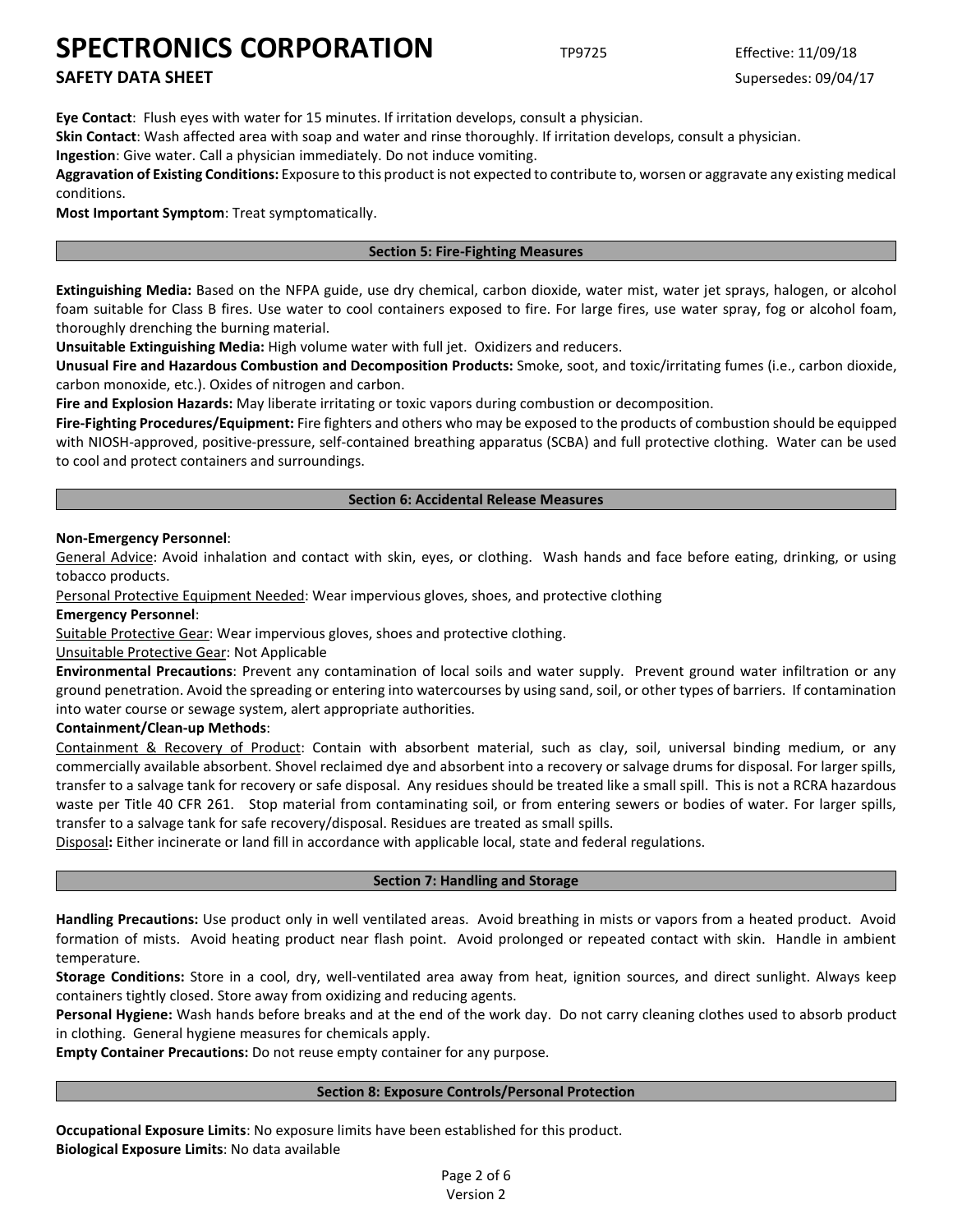# **SAFETY DATA SHEET** SUPERFOUR SUPERFOUR SUPERFOUR SUPERFOUR SUPERFOUR SUPERFOUR SUPERFOUR SUPERFOUR SUPERFOUR SUPERFOUR SUPERFOUR SUPERFOUR SUPERFOUR SUPERFOUR SUPERFOUR SUPERFOUR SUPERFOUR SUPERFOUR SUPERFOUR SUPERFOUR SU

**Engineering Controls/Ventilation**: Maintain airborne concentrations below the established exposure limits by providing adequate ventilation. General (dilution) ventilation should be acceptable. Additional local exhaust ventilation is recommended where dusts, mists or vapors may be released.

## **Personal Protective Equipment**:

Respiratory Protection: Avoid breathing vapor and/or mist. If occupational exposure limits are exceeded wear NIOSH/OSHA approved equipment. Use a respiratory protection fitted with a combination filter A-P3 for short term use. High airborne concentrations may necessitate the use of self-contained breathing apparatus (SCBA) or a supplied air respirator. Respiratory protection programs must be in compliance with 29 CFR 1910.134.

Skin Protection: Wear protective clothing and appropriate impervious gloves.

Eye Protection: Wear safety goggles with peripheral coverage approved to EU Standard EN 166, AS/NZS 1337. An eye wash facility should be readily available.

Hand Protection: When in contact with material, be sure to use proper gloves approved to standards (Europe: EN 374, U.S.: F739, & AS/NZS: 2161). Gloves made from neoprene, nitrile or butyl rubber may provide suitable chemical protection.

Hygiene Measures: Wash thoroughly after handling, especially before eating, drinking, smoking, or using restroom facilities.

## **Section 9: Physical and Chemical Properties**

**Physical State**: Liquid **Appearance**: Amber **Odor**: Mild **Odor Threshold**: No data available **pH**: No data available **Melting/ Freezing Point**: No data available **Initial Boiling Point**: No data available **Boiling Range**: No data available **Flash Point (PMCC)**: > 305° F (152° C) **Evaporative Rate**: No data available **Solid/Gas Flammability**: No data available **Upper/Lower Explosive Limit**: No data available **Vapor Pressure 68**° **F (20**° **C)**: No data available **Vapor Density (Air=1)**: No data available **Relative Density**: 0.864 **Solubility in Water**: Insoluble **Partition Coefficient: n-octanol/water**: No data available **Auto-ignition Temperature**: No data available **Decomposition Temperature**: No data available **Viscosity at 40°C: 59.30 Viscosity at 100°C: 11.70** 

## **Section 10: Stability and Reactivity**

**Reactivity**: This product is non-reactive under ambient conditions

Stability: Stable under normal conditions of use. Can decompose slowly with localized heating over 300°C

**Conditions to Avoid**: High temperatures & a source of ignition. Toxic fumes may be released if product is heated above decomposition point.

**Incompatible Materials**: Strong Acids, Strong oxidizing agents, and Reducing agents **Hazardous Decomposition Products**: In the event of combustion, CO and CO2 will be formed. **Hazardous Polymerization**: Will not occur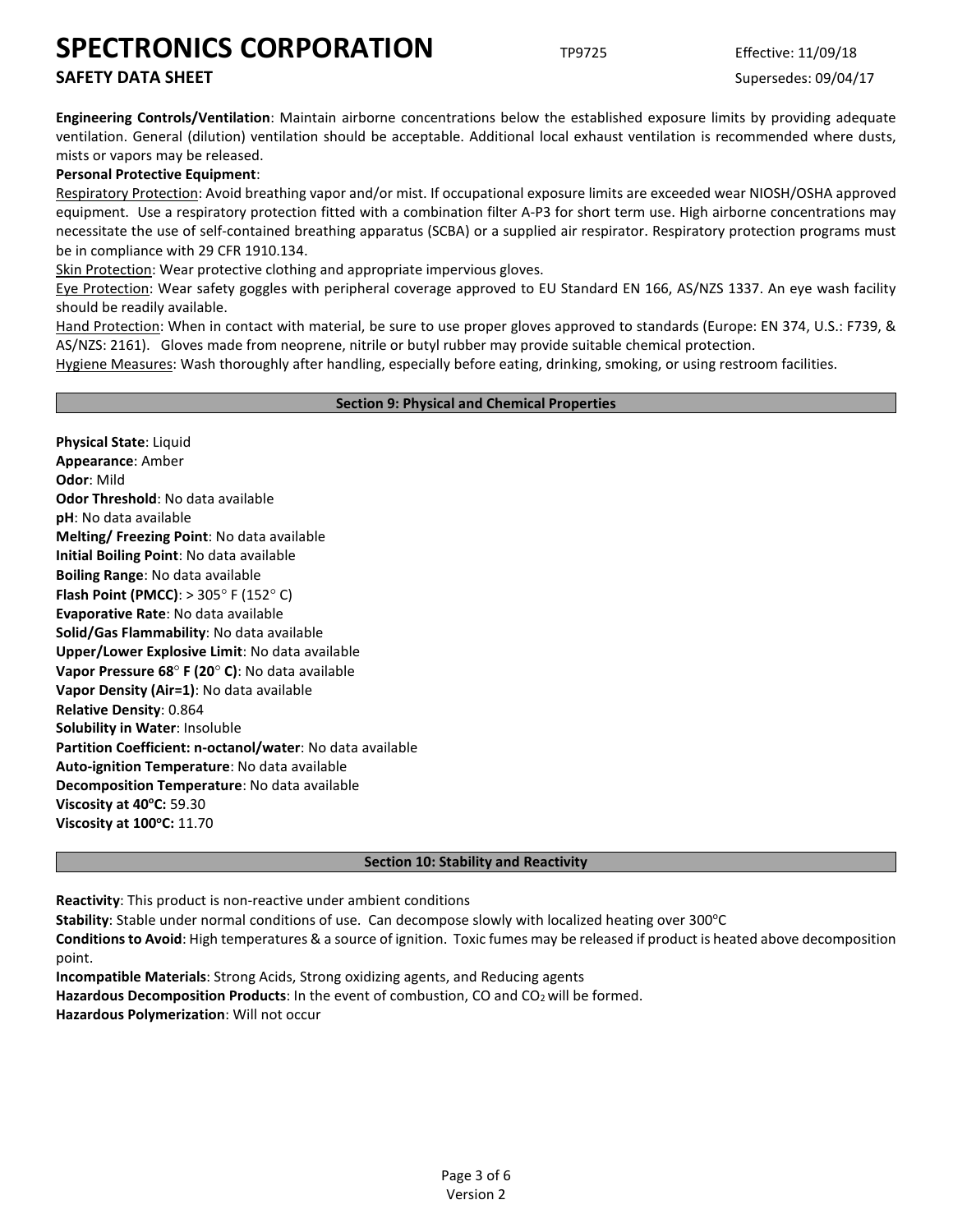**SAFETY DATA SHEET** SUPERFOUR SUPERFOUR SUPERFOUR SUPERFOUR SUPERFOUR SUPERFOUR SUPERFOUR SUPERFOUR SUPERFOUR SUPERFOUR SUPERFOUR SUPERFOUR SUPERFOUR SUPERFOUR SUPERFOUR SUPERFOUR SUPERFOUR SUPERFOUR SUPERFOUR SUPERFOUR SU

## **Section 11: Toxicological Information**

|                                 |        | Polyoxyethylene<br>dimethyl ether | Decyloxirane      | Dodecyloxirane    | Tricresylphosphate |
|---------------------------------|--------|-----------------------------------|-------------------|-------------------|--------------------|
| Oral $LD_{50}$ mg/kg            | Rat    | No data available                 | >5.000            | >5.000            | No data available  |
| Dermal LD <sub>50</sub> mg/kg   | Rabbit | No data available                 | No data available | No data available | No data available  |
| Inhalation LC <sub>50</sub> ppm | Rat    | No data available                 | No data available | >2.000            | No data available  |
| Eye Irritation                  | Rabbit | No data available                 | Not irritating    | Not irritating    | No data available  |
| Skin Irritation                 | Rabbit | No data available                 | Irritant          | Irritant          | No data available  |

**Carcinogenicity**: According to ACGIH, IARC, NTP, and OSHA, this product is not a hazardous carcinogen to humans.

**Sensitization:** This product is not classified as a sensitizer

**STOT-single exposure**: This product is not classified as a specific organ toxicant

**STOT-repeated exposure**: This product is not classified as a specific organ toxicant

**Genetic Toxicity:** This product is not classified as a genetic toxin

**Aspiration Hazard**: May be fatal if swallowed and enters airways

**Likely Routes of Exposure**: Eyes, skin and respiratory tract **Symptoms**:

Eye Contact: May cause mild irritation Skin Contact: May cause mild irritation Inhalation: May cause mild irritation Ingestion: May cause mild irritation

### **Section 12: Ecological Information**

#### **Toxicity**:

|                                        | Polyoxyethylene   | Decyloxirane | <b>Dodecyloxirane</b> | Tricresylphosphate |
|----------------------------------------|-------------------|--------------|-----------------------|--------------------|
|                                        | dimethyl ether    |              |                       |                    |
| Fish $LL_{50}$ 96hr mg/l               | No data available | 1.11         | 1.11                  | No data available  |
| Crustacean LL <sub>50</sub> 96hr. mg/l | No data available | 0.171        | 0.95                  | No data available  |
| Algae <b>NOEL</b> 72hr. mg/l           | No data available | 0.52         | 0.0336                | No data available  |

**Persistence & Degradability**: Not readily biodegradable **Bioaccumulation Potential**: No data available **Mobility in Soil**: No data available

## **Section 13: Disposal Considerations**

**General Statements:** Federal regulations may apply to empty container. State and/or local regulations may be different.

**Disposal:** Recover or recycle if possible, otherwise, dispose of in accordance with all local, state, and federal regulations. Sewage disposal is discouraged

**Special Instructions:** Be sure to contact the appropriate government environmental agencies if further guidance is required. Do not remove labels from container until container is cleaned properly. Containers can be reused or disposed of by landfill or incineration if appropriate to local law. Water with cleaning agents is required

**Hazardous Waste Number:** Not a RCRA hazardous waste

## **Section 14: Transportation**

**General Comments**: This product is not classed as hazardous or regulated for transport under 49 CFR, IATA/ICAO, or IMDG **49 CFR:**

**DOT Shipping Name:** Not Regulated

**DOT Label:** Not Applicable

**DOT Identification No.:** Not Applicable; Nonregulated shipments by air under 49 CFR, IATA/ICAO AND IMO

**UN Proper Shipping Name:** Not Applicable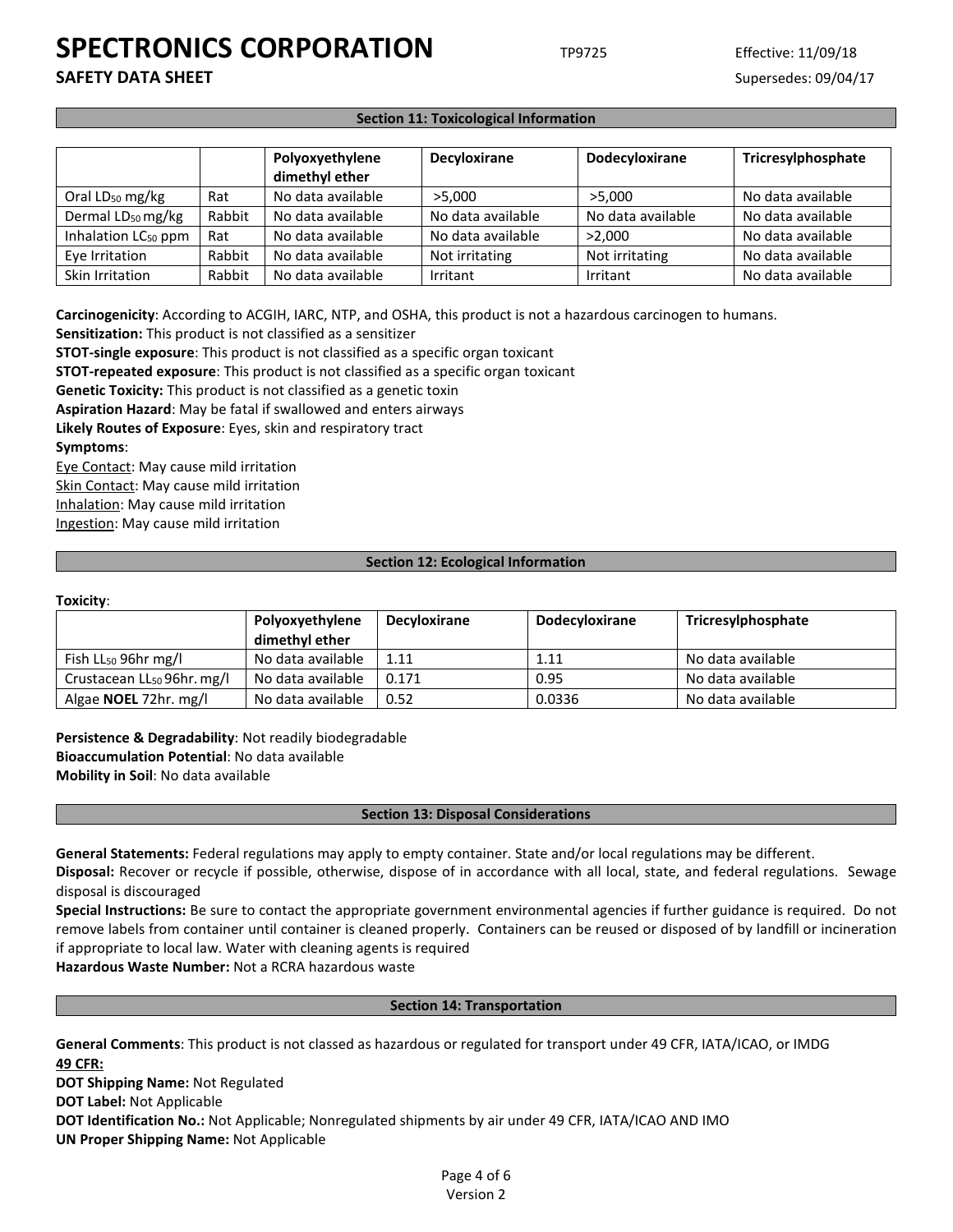**SAFETY DATA SHEET** SUPERFOUR SUPERFOUR SUPERFOUR SUPERFOUR SUPERFOUR SUPERFOUR SUPERFOUR SUPERFOUR SUPERFOUR SUPERFOUR SUPERFOUR SUPERFOUR SUPERFOUR SUPERFOUR SUPERFOUR SUPERFOUR SUPERFOUR SUPERFOUR SUPERFOUR SUPERFOUR SU

**Transport Hazard Class:** Not Applicable **Packing Group:** Not Applicable **Classification Code:** Not Applicable **Transport by Road/Rail (ADR/RID): Environmental Hazard:** Not Applicable **Tunnel Restriction Code:** Not Applicable **Transport by Sea (IMDG): Marine Pollutant:** Not Applicable **Environmental Hazard:** Not Applicable **Transport by Air (IATA): Special Precautions for User:** Unless otherwise specified, general measures for safe transport must be followed **Transport in Bulk:** Non-dangerous material according to transport regulations

## **Section 15: Regulatory Information**

**Inventory Status:** 

| Inventory                                                                     | <b>Status</b>                      |  |  |
|-------------------------------------------------------------------------------|------------------------------------|--|--|
| <b>U.S. TSCA Inventory</b>                                                    | Listed                             |  |  |
| <b>Canadian Domestic Substances List (DSL)</b>                                | Listed                             |  |  |
| <b>Australian Inventory of Chemical Substances (AICS)</b>                     | One or more ingredients not listed |  |  |
| <b>European Inventory of Existing Commercial Chemical Substances (EINECS)</b> | Listed                             |  |  |
| Japan Inventory of Existing and New Substances (ENCS)                         | One or more ingredients not listed |  |  |
| <b>Korea Existing Chemical Inventory (KECI)</b>                               | One or more ingredients not listed |  |  |
| <b>China Inventory of Existing Chemical Substances (IECSC)</b>                | One or more ingredients not listed |  |  |
| <b>Philippine Inventory of Chemicals (PICCS)</b>                              | One or more ingredients not listed |  |  |

**SARA Title III Information**: This product contains no chemicals subject to the reporting requirements of Section 313 of the emergency planning and community right to know act.

**SARA - Section 302-Extremely Hazardous Substances:** No regulated ingredients.

**SARA - Section 302-Reportable Quantity:** None.

**SARA - Section 311/312-Hazard Categories:**

Fire Hazard: No

Sudden Release of Pressure Hazard: No

Reactivity Hazard: No

Immediate (Acute) Health Hazard: Yes

Delayed (Chronic) Health Hazard: No

**Section 313-Toxic Chemicals:** No regulated ingredients

**State Right-To-Know:** No regulated ingredients

**Clean Air Act Amendments - Ozone-Depleting Chemicals:** No regulated ingredients

**CONEG:** This product is in compliance with CONEG (total cadmium, chromium, lead and mercury <100ppm

**CERCLA:** No regulated ingredients.

**California - California Proposition 65**: This product contains no chemical(s) known to the state of California to cause cancer.

## **Section 16: Other Information**

**USER'S RESPONSIBILITY:** A bulletin such as this cannot be expected to cover all possible individual situations. As the user has the responsibility to provide a safe workplace, all aspects of an individual operation should be examined to determine if, or where, precautions (in addition to those described herein) are required. Any health hazard and safety information contained herein should be passed on to your customers or employees, as the case may be.

**DISCLAIMER OF LIABILITY:** The information contained herein is, to the best of our knowledge and belief, accurate. However, since the conditions of handling and use are beyond our control, we make no guarantee of results, and assume no liability for damages incurred by use of this material. All chemicals may present unknown health hazards and should be used with caution. Although certain hazards are described herein, we cannot guarantee that these are the only hazards which exist. Final determination of suitability of the chemical is the sole responsibility of the user. No representations or warranties, either expressed or implied, of merchantability, fitness